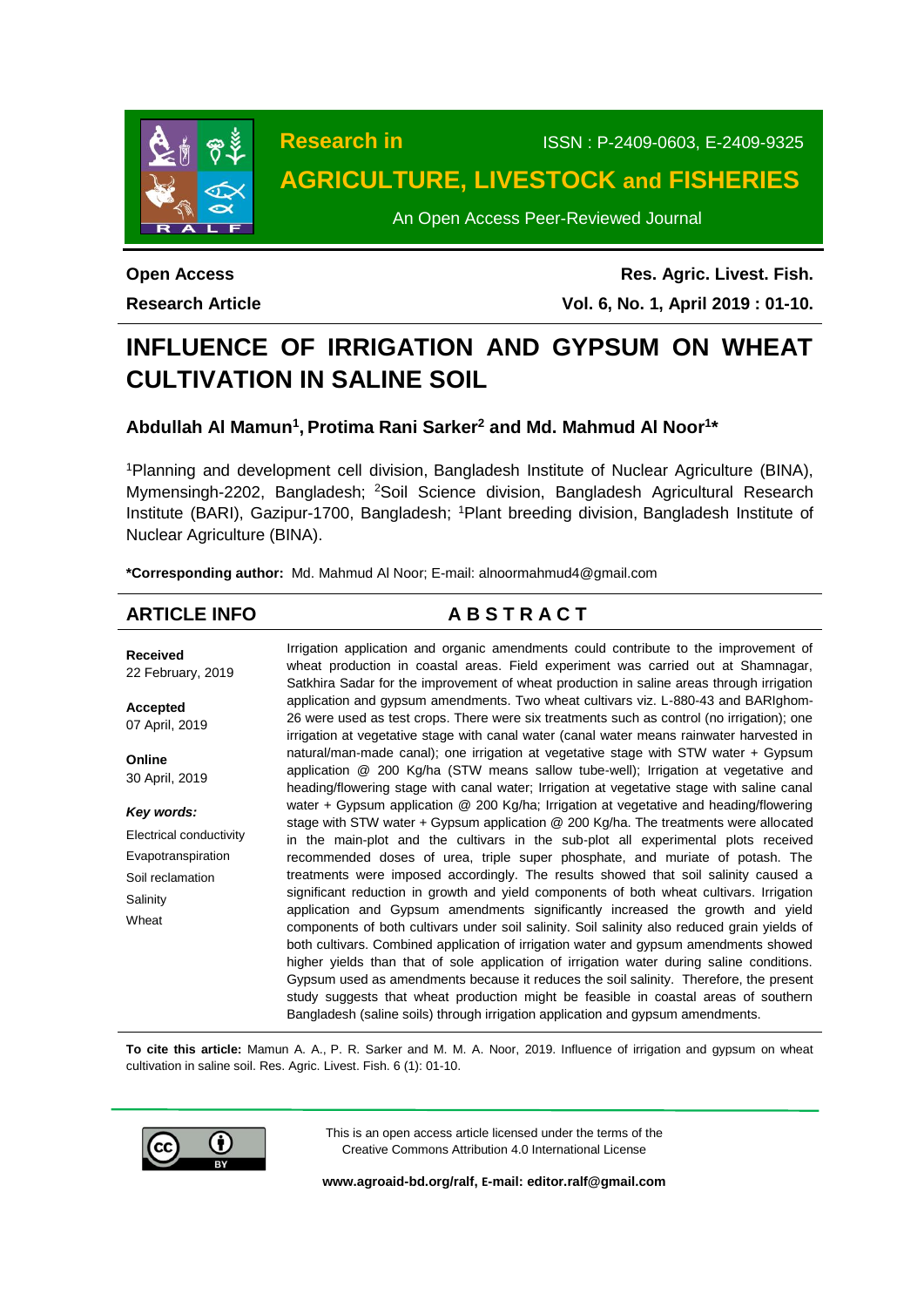# **INTRODUCTION**

Wheat (*Triticum aestivum* L.) is the most important cereal crop and it ranks first both in acreage and production in the world (FAO, 2008). It is an important cereal crop in dry region of the world and it is characterized as being moderately tolerant to salinity. About one-third of the total population in the world lives on wheat grain consumption. There are numerous problems that decrease wheat production such as increasing saline area, traditional cultural practices, poor field management, lake of using proper plant densities, late planting, unavailability of quality seed, use of local cultivars, climatic hazard, intensive cropping, inadequate fertilizer use, irregular irrigation and fertilizer management etc. of which major cause is salinity. It has being estimated that approximately 20% of agricultural land and 50% of crop land in the world is salt stressed (Flowers and Yeo, 1995). Salt in the soil water solution can reduce evapotranspiration by making soil water less available for plant root extraction. Germination and seedling growth are reduced in saline soils with varying responses for species and cultivars (Hampson and Simpson, 1990). In view of another projection, 2.1% of the global dry land agriculture is affected by salinity (FAO, 2008). The main saline area of Bangladesh include the greater districts of Khulna, Patuakhali, Noakahli, Chittagonj and the islands of Bay of Bengal Bhola, Hatya and Sandip. Increased soil salinity due to climate change would significantly reduce food grain production. Agriculture is the most important sector of Bangladesh economy. To feed the thirteen millions, Bangladesh must increase food production in saline area. There are two ways to grow crops successfully in the salt affected area. The first one is to identify salt tolerant crops or varieties and improve the crop yield through management practices. The second one is the reclamation of salt affected land through land leveling, sub-surface drainage, soil amendments and improved irrigation practices. But the reclamation practices are expensive and require continuous management (Ashraf et al., 1990). The selection and improvement of existing crop cultivars to fit into the varying degrees of salinity is therefore more feasible than soil reclamation (Haque et al., 1993).

In Bangladesh, over 30% of the net cultivable area exists in the coastal region. Usually 30-50% yield losses occur depending on the level of soil salinity. Irrigation water management for growing cereal crop assumes importance as majority of cultivated area in the world is under rice, wheat and maize crops (FAO, 2008). Optimum water availability to wheat plants during their growth is essential for realizing the potential yield. Unfortunately about 50% of the total wheat growing area still remains unirrigated and hence depend on residual soil moisture which is depleted rapidly at the later part of crop growth causing a soil moisture stress. Islam and Islam (1991) observed that wheat yield was reduced by 50% due to soil moisture stress. Reduces the productivity of wheat hence, the addition of gypsum, adequate leaching and proper draining must be installed in the field to ensure optimum production on saline soil (Geldermn et al., 2004). Gypsum, calcium sulphate (CaSO4, 2H2O), is naturally occurring mineral that is determined for many purpose. Gypsum has calcium content of 23% and sulphur content of 19%. It is usually used for treating Sodium affected soil on farm. The calcium in the applied gypsum enables sodium displacement on the cation exchange capacity of the soil. However, large amount of calcium are required thus it is a mass action process (Geldermn et al., 2004). Salts accumulation in root zone occurs by two processes hence, to control salinity from high saline water table, demands proper draining while salts that accumulate in the root one with irrigation are leached (Stephen, 2002). However, the experiment will be feasible in near future to determine amount of irrigation water and gypsum for saline tolerant variety in wheat.

# **MATERIALS AND METHODS**

## **Plant and Seed sowing technique**

Two wheat cultivars:  $V_1$  = L-880-43 and  $V_2$ = BARIghom-26 (as check) were used in the conducting experiment. Seeds of the wheat cultivars were collected from Bangladesh Institute of Nuclear Agriculture, Mymensingh. Healthy seeds of each variety were sown in line in each plot. After germination and plant establishment, line to line and plant to plant distance was maintained.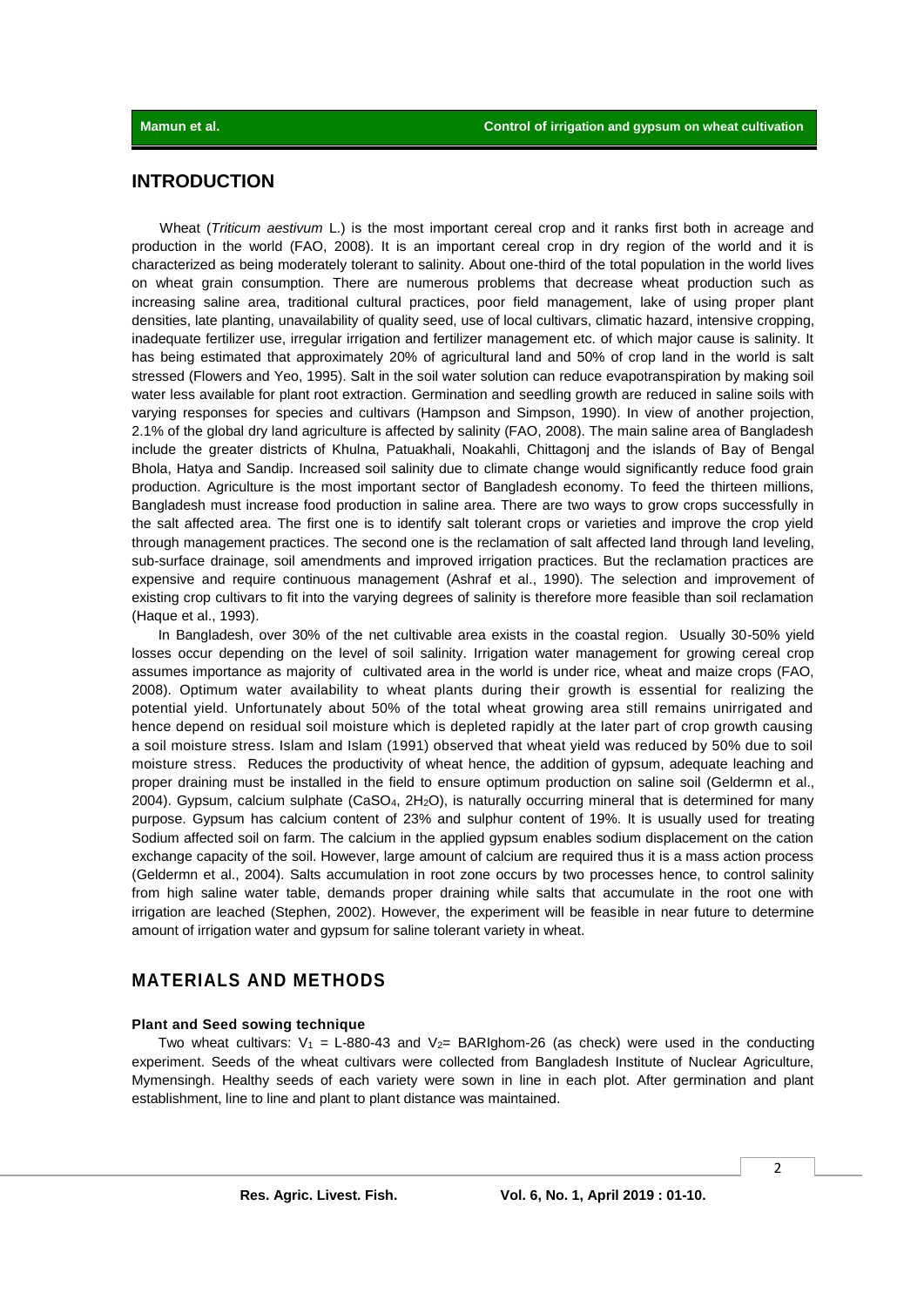#### **Intercultural operations**

#### **Weeding and Irrigation practices**

There were some weeds observed which were uprooted by hand. Irrigation was given as per experimental specification i.e. measured water was added to keep water level up to field capacity to avoid anaerobic condition during different crop growth stages in field. There were also two irrigation applied at most critical stages like 25-30 DAS (Days after sowing) and 45-50 DAS.

#### **Measurement of moisture content of soil**

Moisture content of soil of the plot was measured at sowing, before and after 1<sup>st</sup> and 2nd irrigation and after harvesting of wheat. Soil sample was randomly collected from twelve pot at surface level. In case of plot, soil sample was collected from 4 depths like 0-15 cm, 15-30 cm, 30-45 cm and 45-60 cm. Then the soil sample was oven dried at 105° C. Gravimetric moisture content was converted to volumetric moisture content by multiplying with the bulk density.

#### **Measurement of electrical conductivity of Water**

Electrical conductivity of canal water and STW water was measured. Electrical conductivity of canal water at sowing time, 1<sup>st</sup> irrigation and 2<sup>nd</sup> irrigation was 2.23, 2.03, 2.63 ds/m. Electrical conductivity of STW water at sowing time, 1<sup>st</sup> irrigation and  $2<sup>nd</sup>$  irrigation was 5.47, 4.98, 5.26 ds/m.

#### **Determination of water p<sup>H</sup>**

Water p<sup>H</sup> was determined by p<sup>H</sup> meter. P<sup>H</sup> of canal water at 1<sup>st</sup> and 2<sup>nd</sup> irrigation was 7.2, 7.62. P<sup>H</sup> of STW water at 1<sup>st</sup> irrigation and 2<sup>nd</sup> irrigation was 7.24, 7.18.

#### **Harvesting, data recording and processing**

Maturity of crops was determined when 100% of the spikes become straw colour. After maturity, the whole plant was cut at ground level with the help of sickle. The harvested crop of each pot/plot was bundled separately and tagged properly. After recording data on plant height, length of spike of each plant, plant materials were then sun dried for grain collection. Finally, grain and straw yields and yield contributing parameters were recorded, separately.

#### **Experimental design**

The experiment was laid out in a randomized complete block design with three replications. Data analysis was performed by using statistical package MStatC. By using Duncan's multiple range tests (Gomez and Gomez 1984), mean differences were adjudicated.

# **RESULTS**

### **Plant height**

#### *Effect of irrigation treatment*

The highest plant height (93.20cm) was found from  $T_6$  treatment (irrigation at vegetative and heading/flowering stage with STW water + Gypsum application @ 200 kg/ha) and the lowest plant height (84.90cm) was found from  $T_1$  treatment (Control, No irrigation) (Table 2).

#### *Effect of variety*

The highest plant height (92.92cm) was found in the variety  $V_1$  (L-880-43) and the lowest plant height  $(82.48cm)$  was found in the variety  $V_2$  (BARIghom-26) (Table 1).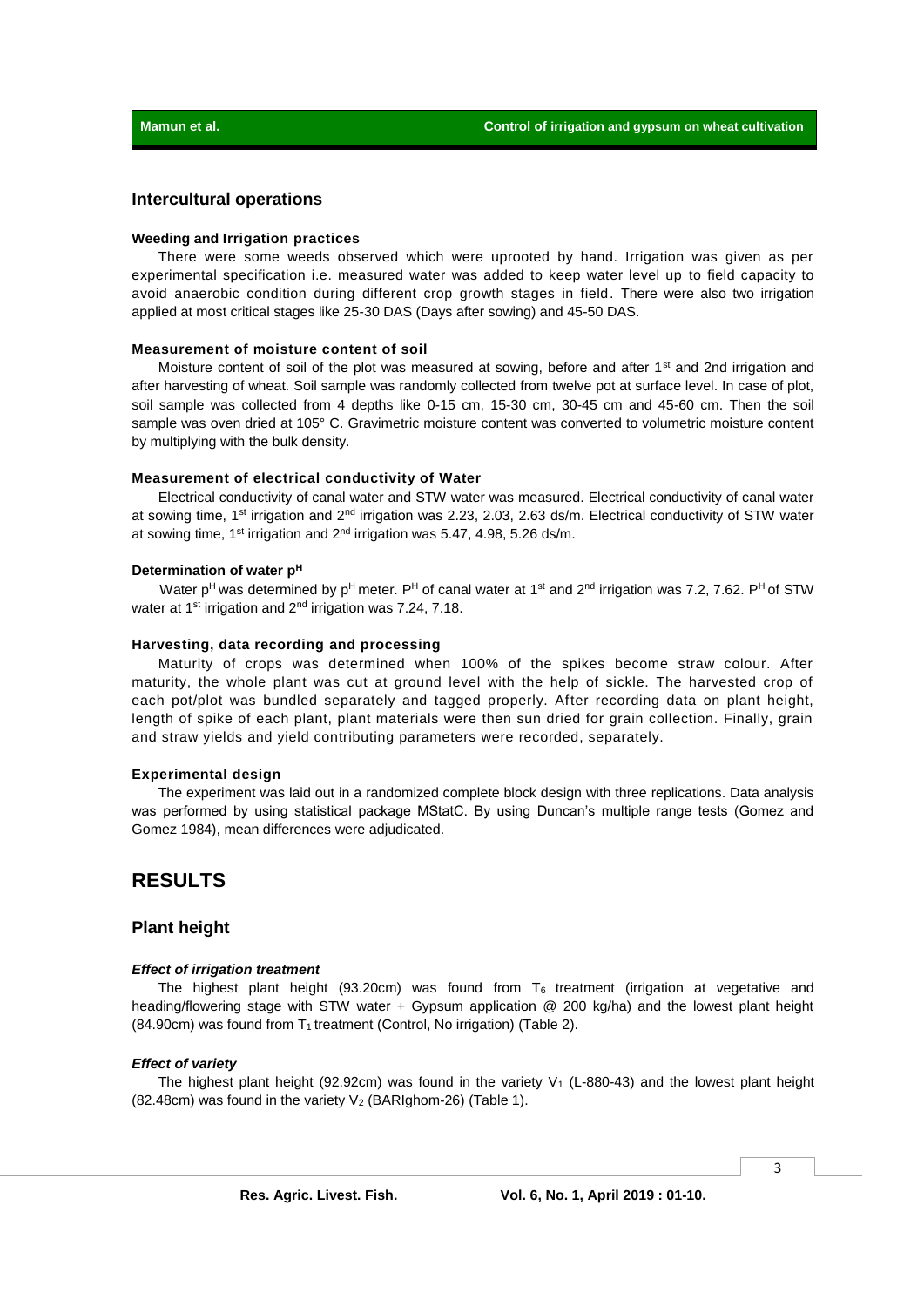#### *Interaction between irrigation treatment and variety*

The highest plant height (97.87cm) was found in the interaction of  $V_1T_6$  (Variety L-880-43 and irrigation at vegetative and heading/flowering stage with STW water + Gypsum application @ 200 Kg/ha) and the lowest plant height (79.67cm) was found in the interaction of  $V_2T_4$  (L-880-43 and Irrigation at vegetative and heading/flowering stage with canal water) which was statistically identical with the interaction of  $V_2T_2$ (BARIghom-26 and one irrigation at vegetative stage with canal water) where plant height was 79.73 cm. (Table 3).

#### **No. of tiller/plant**

#### *Effect of irrigation treatment*

The highest number of tiller (5.635) was found in  $T<sub>5</sub>$  treatment (Irrigation at vegetative stage with saline canal water + Gypsum application @ 200 Kg/ha) and the lowest number of tiller (4.400) was found in T<sub>2</sub> treatment (One irrigation at vegetative stage with canal water) which was statistically similar with  $T_1$  treatment (control, means no irrigation) where tiller number was 4.400 (Table 2).

#### *Effect of variety*

The highest no. of tiller (5.080) was found in the variety  $V_2$  (BARIghom-26) and the lowest no. of tiller (4.822) was found in the variety  $V_1$  (L-880-43) (Table 1).

#### *Interaction between irrigation treatment and variety*

The highest no. of tiller (5.870) was found in the interaction of  $V_1T_5$  (Variety L-880-43 and irrigation at vegetative stage with saline canal water + gypsum application @ 200 Kg/ha) and the lowest no. of tiller (4.000) was found in the interaction of V1T1 (L-880-43 and control means no irrigation) which was statistically identical with the interaction of  $V_1T_2$  (L-880-43 and one irrigation at vegetative stage with canal water) where no. of tiller was 4.130 (Table 3).

### **Spike length**

#### *Effect of irrigation treatment*

The highest spike length (9.015cm) was found in  $T_3$  treatment (One irrigation at vegetative stage with saline STW water + Gypsum application @ 200 Kg/ha) and the lowest spike length (8.250cm) was found in T<sub>5</sub> treatment (irrigation at vegetative stage with saline canal water + Gypsum application @ 200 Kg/ha). (Table 2)

#### *Effect of variety*

The highest spike length (8.645cm) was found in the variety  $V_1$  (L-880-43) and the lowest spike length (8.428cm) was found in the variety  $V_2$  (BARIghom-26) (Table 1).

#### *Interaction between irrigation treatment and variety*

The highest spike length (9.200cm) was found in the interaction of  $V_1T_3$  (L-880-43 and one irrigation at vegetative stage with saline STW water + Gypsum application @ 200 Kg/ha) and in the lowest spike length (8.170cm) was found the interaction of  $V<sub>2</sub>T<sub>2</sub>$  (BARIghom-26 and one irrigation at vegetative stage with canal water) which was statistically similar with the interaction of  $V_1T_5$  (L-880-43 and irrigation at vegetative stage with saline canal water + Gypsum application @ 200 Kg/ha) (Table 3).

#### **No. of spike**

#### *Effect of irrigation treatment*

The highest No. of spike (17.67) was found in  $T_6$  treatment (irrigation at vegetative and heading/flowering stage with STW water + Gypsum application  $@$  200 Kg/ha) which was statistically identical with the T<sub>3</sub> treatment (one irrigation at vegetative stage with saline STW water + Gypsum application @ 200 Kg/ha) where no. of spike was (17.60) and the lowest No. of spike (16.14) was found in  $T_2$  treatment (one irrigation at vegetative stage with canal water) (Table 2).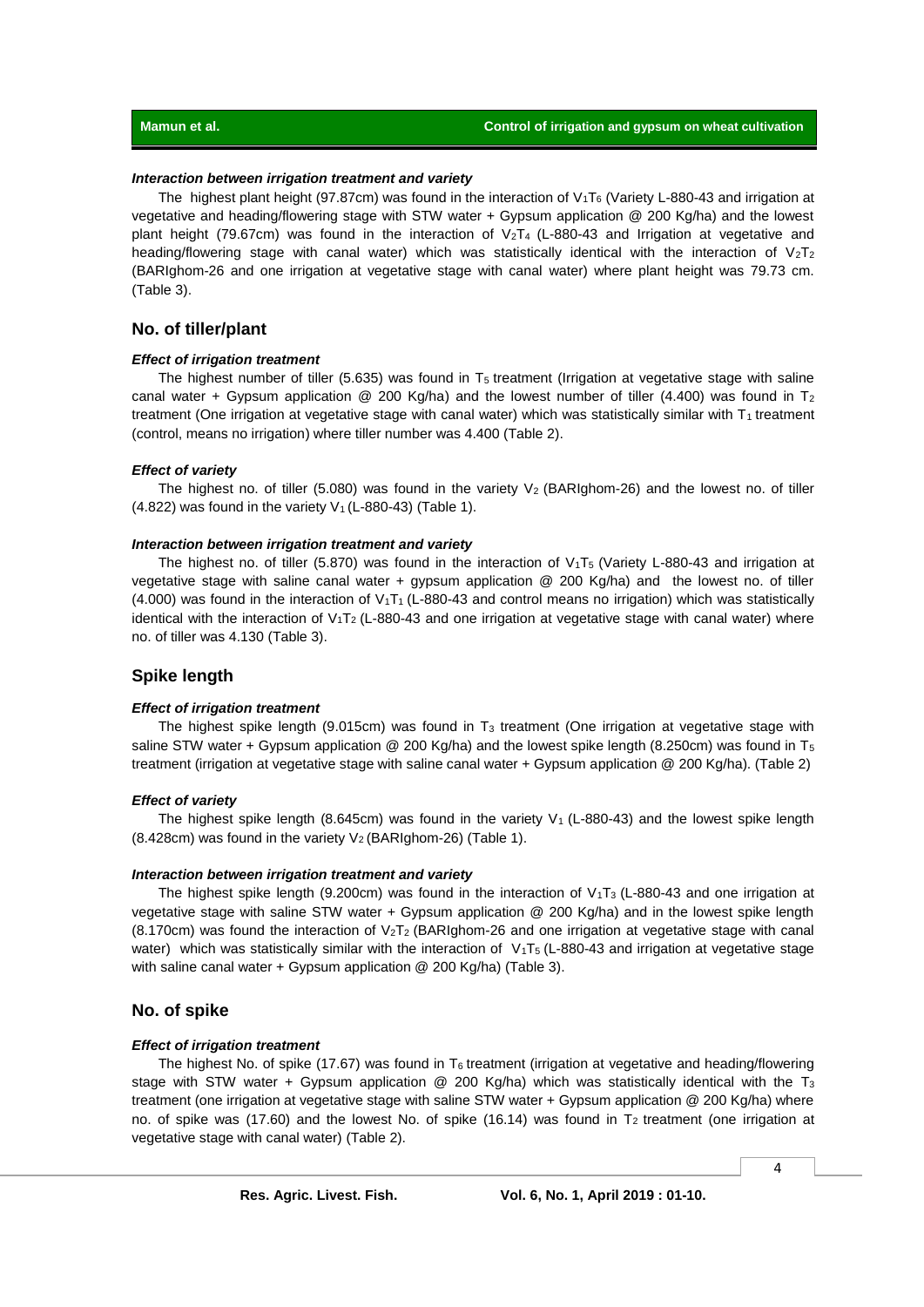#### *Effect of variety*

The highest No. of spike (17.68) was found in the cultivar  $V_1$  (L-880-43) and the lowest No. of spike (16.08) was found in the variety  $V_2$  (BARIghom-26) (Table 1).

#### *Interaction between irrigation treatment and variety*

The highest No. of spike (18.80) was found in the interaction of  $V_1$ T<sub>3</sub> (L-880-43 and one irrigation at vegetative stage with saline STW water + Gypsum application @ 200 Kg/ha) and the lowest No. of spike (15.07) was found the interaction of  $V_2T_2$  (BARIghom-26 and one irrigation at vegetative stage with canal water) which was statistically identical with the interaction of  $V<sub>2</sub>T<sub>4</sub>$  (BARIghom-26 and irrigation at vegetative and heading/flowering stage with canal water) where no. of spike was (15.40) (Table 3).

#### **No. of seed/spikelet**

#### *Effect of irrigation treatment*

The highest no. of seed/spikelet (54.67) was found in  $T_6$  treatment (irrigation at vegetative and heading/flowering stage with STW water + Gypsum application @ 200 Kg/ha) which was statistically identical with the T<sub>3</sub> treatment (irrigation at vegetative stage with saline STW water + Gypsum application @ 200 Kg/ha) where no. of seed/spikelet was (54.03) and the lowest no. of seed/spikelet (48.10) was found in  $T_2$  treatment (one irrigation at vegetative stage with canal water) (Table 2).

#### *Effect of variety*

In Table 4.1 variety has shown significant difference. The highest no. of seed/spikelet (54.88) was found in the variety V<sub>1</sub> (L-880-43) and the lowest no. of seed/spikelet (49.49) was found in the variety V<sub>2</sub> (BARI ghom-26) (Table 1).

#### *Interaction between irrigation treatment and variety*

The highest no. of seed/spikelet (58.20) was found in the interaction of  $V_1T_3$  (L-880-43 and one irrigation at vegetative stage with saline STW water + Gypsum application @ 200kg/ha) and the lowest No. of seeds/spikelet (41.07) was found the interaction of  $V_2T_2$  (BARIghom-26 and one irrigation at vegetative stage with canal water) (Table 3).

#### **Seeds weight**

#### *Effect of irrigation treatment*

The highest seeds weight (42.42g) was found in  $T_1$  treatment (control means no irrigation) and the lowest seeds weight (39.42g) was found in  $T_3$  treatment (one irrigation at vegetative stage with saline STW water + Gypsum application  $@ 200$  Kg/ha) which was statistically identical with the T<sub>6</sub> treatment (irrigation at vegetative and heading/flowering stage with STW water+ Gypsum application @ 200 Kg/ha) where seeds weight was 39.50g (Table 2).

#### *Effect of variety*

The highest seeds weight (43.19g) was found in the variety  $V_2$  (BARIghom-26) and the lowest seeds weight (38.08g) was found in the variety  $V_1$  (L-880-43) (Table 1).

#### *Interaction between irrigation treatment and variety*

The 1000 seeds weight was significantly affected due to interaction of irrigation treatment and variety. The highest seeds weight (44.17g) was found in the interaction of V<sub>2</sub>T<sub>6</sub> (BARIghom 26 and irrigation at vegetative and heading/flowering stage with STW water + Gypsum application @ 200 Kg/ha) and the lowest seeds weight (34.83g) was found the interaction of  $V_1T_6$  (L-880-43 and irrigation at vegetative and heading/flowering stage with STW water+ Gypsum application @ 200 Kg/ha) (Table 3).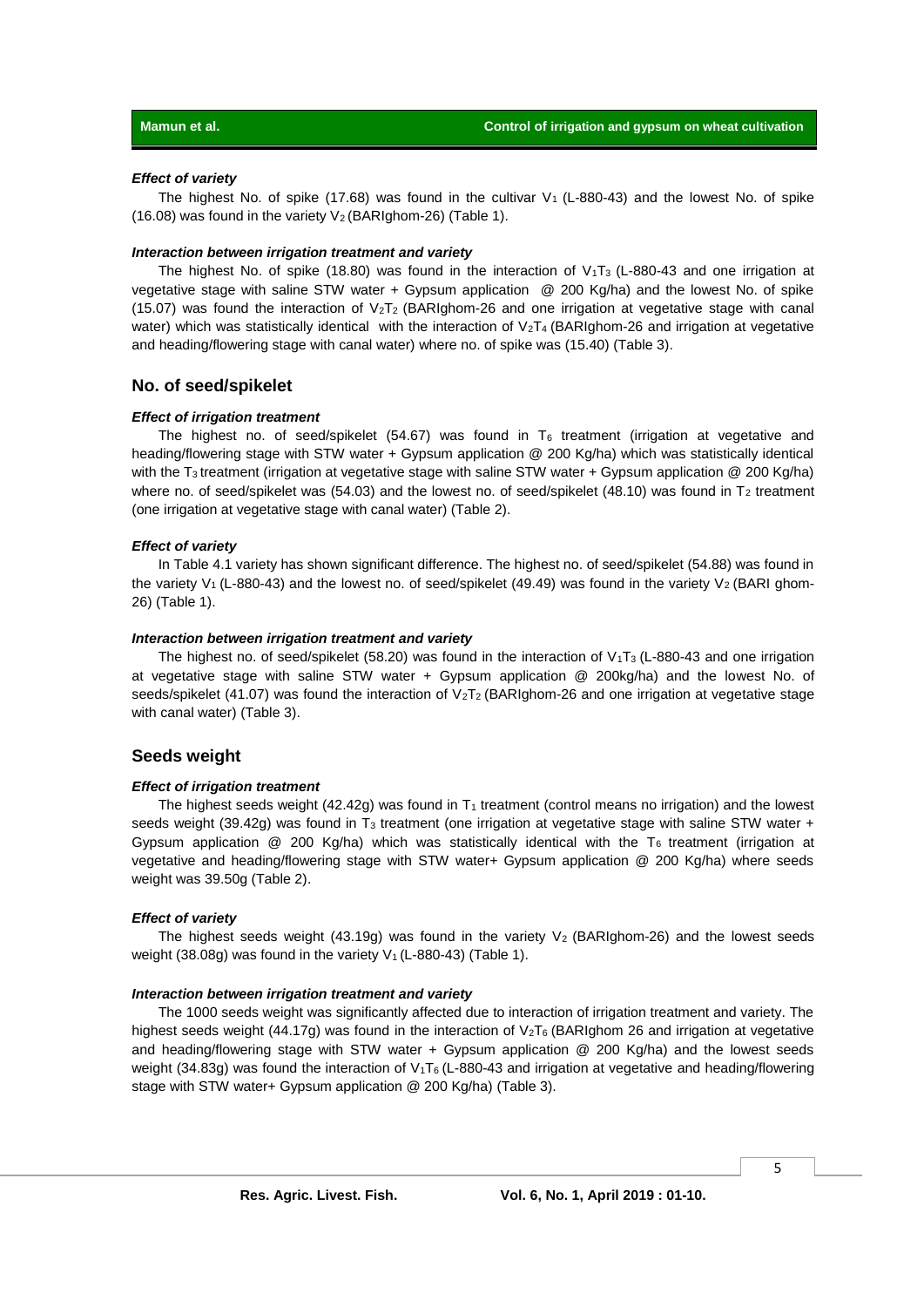#### **Yield**

#### *Effect of irrigation treatment*

The highest yield (3.110t/ha) was found in  $T<sub>5</sub>$  treatment (irrigation at vegetative stage with saline canal water + Gypsum application @ 200 Kg/ha) and the lowest yield (2.840 t/ha) was found in  $T_1$  treatment (control means no irrigation) which was statistically identical with theT<sub>4</sub> treatment (irrigation at vegetative and heading/flowering stage with canal water) where yield was 2.995 t/ha.

#### *Effect of variety*

The highest yield (3.200t/ha) was found in the variety  $V_1$  (L-880-43) and the lowest yield (2.907t/ha) was found in the variety  $V_2$  (BARIghom-26).

#### *Interaction between irrigation treatment and variety*

The highest yield (3.220t/ha) was found in the interaction of  $V_1T_6$  (L-880-43 and irrigation at vegetative and heading/flowering stage with STW water  $+$  Gypsum application @ 200 Kg/ha) which was statistically identical with the interaction of  $V_1$ T<sub>5</sub> (L-880-43 and irrigation at vegetative stage with saline canal water + Gypsum application @ 200 Kg/ha) where yield was 3.200t/ha and the lowest yield (2.750t/ha) was found the interaction of  $V_2T_1$  (BARIghom -26 and control means no irrigation).

| Variety             | <b>Plant height</b><br>(cm) | No.<br>οf<br>tiller/plant | <b>Spike</b><br>length<br>(cm) | No.<br>οf<br>spike | No.<br>οf<br>seeds/spikelet | 1000 seeds<br>wt $(q)$ | Yield<br>(t/ha) |
|---------------------|-----------------------------|---------------------------|--------------------------------|--------------------|-----------------------------|------------------------|-----------------|
| V <sub>1</sub>      | 92.92a                      | 4.822b                    | 8.645a                         | 17.68a             | 54.88a                      | 38.08b                 | 3.120a          |
| V <sub>2</sub>      | 82.48b                      | 5.080a                    | 8.428b                         | 16.08b             | 49.49b                      | 43.19a                 | 2.907b          |
| LSD <sub>0.05</sub> | 2.22                        | 0.140                     | 0.182                          | 0.381              | 2.26                        | 1.03                   | 0.022           |
| CV(%)               | 3.67                        | 4.08                      | 3.10                           | 3.27               | 6.27                        | 3.67                   | 1.10            |

**Table 1.** Effect of variety on yield and yield contributing characters

The means with the same letter in a column show insignificant difference at the  $0.05$  level (n=4) Here,  $V_1$ =L-880-43;  $V_2$ =BARIghom-26

| <b>Treatments</b>   | <b>Plant</b><br>height<br>(cm) | No. of<br>tiller/plant | <b>Spike</b><br>length<br>(cm) | No. of<br>spike     | No. of<br>seeds/spikelet | 1000 seeds<br>wt $(g)$ | Yield<br>(t/ha) |
|---------------------|--------------------------------|------------------------|--------------------------------|---------------------|--------------------------|------------------------|-----------------|
| $T_1$               | 84.90c                         | 4.400                  | 8.435b                         | 16.93b              | 52.76a                   | 42.42a                 | 2.840d          |
| T <sub>2</sub>      | 85.47bc                        | 4.400                  | 8.535b                         | 16.14c              | 48.10b                   | 41.58ab                | 3.035b          |
| $T_3$               | 87.13bc                        | 5.135                  | 9.015a                         | 17.60a              | 54.03a                   | 39.42c                 | 3.035b          |
| T <sub>4</sub>      | 86.30 <sub>bc</sub>            | 5.135                  | 8.585b                         | 16.57bc             | 52.00ab                  | 41.17abc               | 2.995c          |
| $T_5$               | 89.20b                         | 5.635                  | 8.250b                         | 16.36 <sub>bc</sub> | 51.53ab                  | 39.75bc                | 3.110a          |
| T <sub>6</sub>      | 93.20a                         | 5.000                  | 8.400b                         | 17.67a              | 54.67a                   | 39.50c                 | 3.065b          |
| LSD <sub>0.05</sub> | 3.83                           | 0.242                  | 0.317                          | 0.660               | 3.92                     | 1.78                   | 0.038           |
| CV(%)               | 3.67                           | 4.08                   | 3.10                           | 3.27                | 6.27                     | 3.67                   | 1.10            |

#### **Table 2.** Effect of treatment on yield and yield contributing characters

The means with the same letter in a column show insignificant difference at the 0.05 level (n=4).

Here, T<sub>1</sub>=Control (no irrigation), T<sub>2</sub>=One irrigation at vegetative stage with canal water, T<sub>3</sub>= One irrigation at vegetative stage with saline STW water + gypsum application  $@$  120 Kg/ha, T<sub>4</sub>=Irrigation at vegetative and heading/flowering stage with canal water,  $T_{5}$ = Irrigation at vegetative stage with saline canal water + gypsum application @ 120 Kg/ha,  $T_{6}$ = Irrigation at vegetative and heading/flowering stage with STW water + gypsum application @ 120 Kg/ha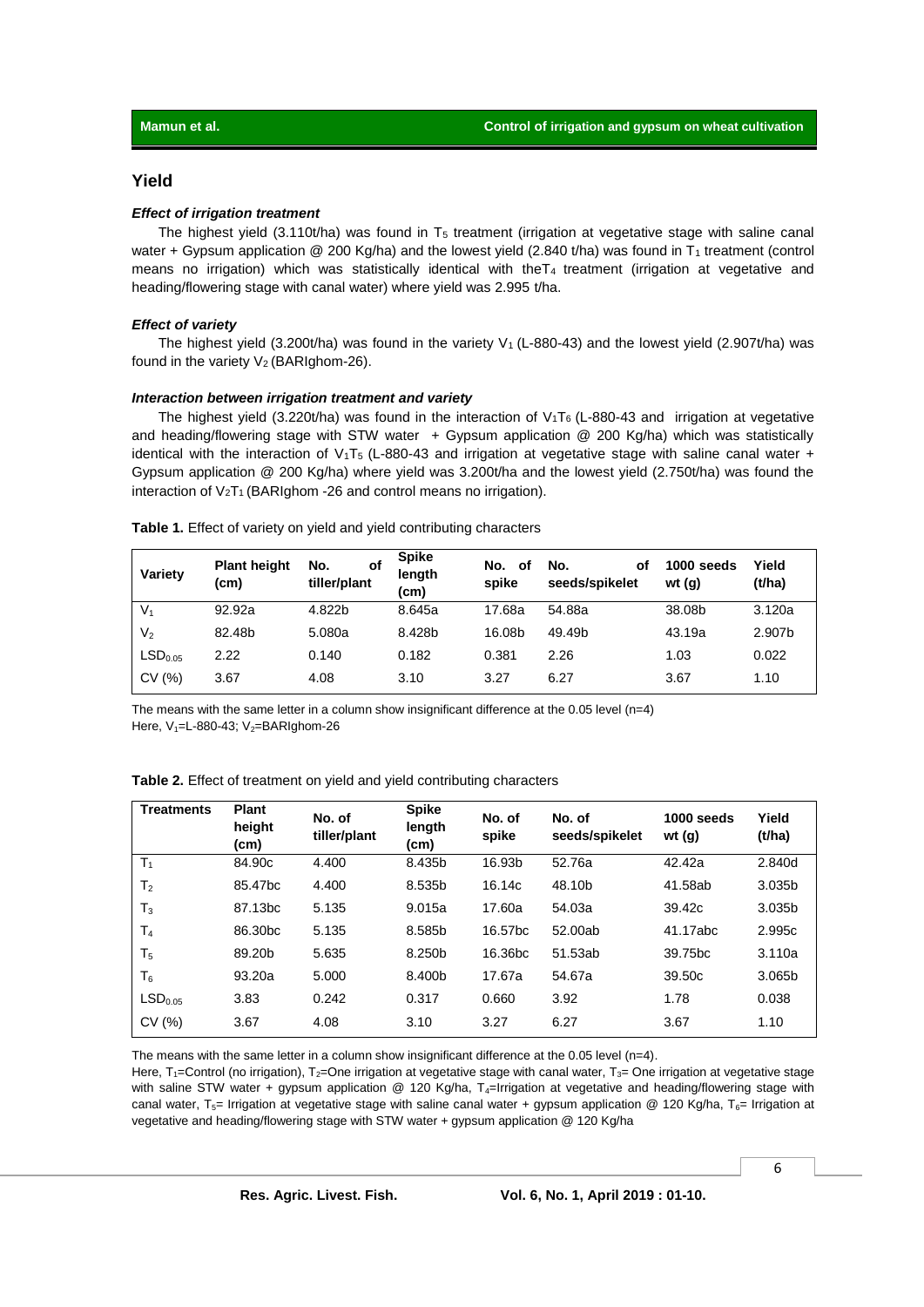| <b>Treatment</b><br>combination | <b>Plant</b><br>height (cm) | No. of<br>tiller/plant | <b>Spike</b><br>length (cm) | No. of<br>spike | No. of<br>seeds/spikelet | 1000 seeds<br>wt $(g)$ | Yield<br>(t/ha) |
|---------------------------------|-----------------------------|------------------------|-----------------------------|-----------------|--------------------------|------------------------|-----------------|
| $V_1T_1$                        | 88.07                       | 4.000f                 | 8.500                       | 16.80cd         | 56.13ab                  | 41.00bc                | 2.930de         |
| $V_1$ T <sub>2</sub>            | 91.20                       | 4.130f                 | 8.900                       | 17.20bcd        | 55.13abc                 | 41.17bc                | 3.120b          |
| $V_1$ T <sub>3</sub>            | 92.67                       | 5.200bc                | 9.200                       | 18.80a          | 58.20a                   | 35.67d                 | 3.140b          |
| $V_1$ T <sub>4</sub>            | 92.93                       | 5.000cde               | 8.700                       | 17.73bc         | 53.73abc                 | 39.33c                 | 3.110b          |
| $V_1$ T <sub>5</sub>            | 94.80                       | 5.870a                 | 8.170                       | 17.40bcd        | 53.47abc                 | 36.50d                 | 3.200a          |
| $V_1$ T <sub>6</sub>            | 97.87                       | 4.730de                | 8.400                       | 18.13ab         | 52.60abc                 | 34.83d                 | 3.220a          |
| $V_2T_1$                        | 81.73                       | 4.800de                | 8.370                       | 17.07cd         | 49.40c                   | 43.83ab                | 2.750f          |
| V <sub>2</sub> T <sub>2</sub>   | 79.73                       | 4.670e                 | 8.170                       | 15.07e          | 41.07d                   | 42.00abc               | 2.950d          |
| V <sub>2</sub> T <sub>3</sub>   | 81.60                       | 5.070bcd               | 8.830                       | 16.40d          | 49.87 <sub>bc</sub>      | 43.17ab                | 2.930de         |
| $V_2T_4$                        | 79.67                       | 5.270bc                | 8.470                       | 15.40e          | 50.27bc                  | 43.00ab                | 2.880e          |
| V <sub>2</sub> T <sub>5</sub>   | 83.60                       | 5.400b                 | 8.330                       | 15.33e          | 49.60c                   | 43.00ab                | 3.020c          |
| $V_2T_6$                        | 88.53                       | 5.270bc                | 8.400                       | 17.20bcd        | 56.73a                   | 44.17a                 | 2.910de         |
| LSD <sub>0.05</sub>             | 5.44                        | 0.343                  | 0.448                       | 0.933           | 5.54                     | 2.52                   | 0.054           |
| CV(%)                           | 3.67                        | 4.08                   | 3.10                        | 3.27            | 6.27                     | 3.67                   | 1.10            |

**Table 3.** Combined effects of variety and treatment on yield and yield contributing characters

The means with the same letter in a column show insignificant difference at the 0.05 level (n=4). Here,  $V_1$ =L-880-43'  $V_2$ =BARIghom-26.

 $T_1$ =Control (no irrigation), T<sub>2</sub>=One irrigation at vegetative stage with canal water, T<sub>3</sub>= One irrigation at vegetative stage with saline STW water + gypsum application @ 120 kg/ha,  $T_4$ =Irrigation at vegetative and heading/flowering stage with canal water, T<sub>5</sub>= Irrigation at vegetative stage with saline canal water + gypsum application @ 120 kg/ha, T<sub>6</sub>= Irrigation at vegetative and heading/flowering stage with STW water +gypsum application @ 120 kg/ha.

#### **Moisture content of soil**

Generally at sowing time soil moisture is low and at harvest time soil moisture is high (Figure 1 and 2) because of rainfall and irrigation practices. In this experiment at sowing time moisture was taken from 0-15,15- 30,30-45cm depth and at harvest time moisture was taken from 0-15,15-30,30-45,45-60,60-75,75-90 cm depth of soil. It is observed that at harvest time soil moisture is high and at sowing time soil moisture is low.

## **DISCUSSION**

The highest plant height (93.20cm) was found from  $T_6$  treatment (irrigation at vegetative and heading/flowering stage with STW water + Gypsum application @ 200 kg/ha) and the lowest plant height (84.90cm) was found from T1 treatment Control (No irrigation). The highest plant height (92.92cm) was found in the variety V<sub>1</sub> (L-880-43) and the lowest plant height (82.48cm) was found in the variety V<sub>2</sub> (BARIghom-26). The highest plant height (97.87cm) was found in the interaction of  $V_1T_6$  (Variety L-880-43 and irrigation at vegetative and heading/flowering stage with STW water + Gypsum application @ 200 kg/ha) and the lowest plant height (79.67cm) was found in the interaction of  $V_2T_4$  (L-880-43 and Irrigation at vegetative and heading/flowering stage with canal water). In general, increase in water salinity has decreased the plant height significantly. Sidhu *et al.* (2007) conducted an experiment to study the effects of the source of irrigation water on the performance of rice *(Oryza sativa) wheat (Triticum aestivum)* system in different agroclimatic zones of the Trans Gangetic Plain Region covering Punjab and Haryana, India. In the mid- and arid plain zones, the irrigation water was saline to marginal alkaline, and saline to moderately alkaline, respectively. The result of this experiment revealed that the productivity of these sub-plain zones could be increased by the application of gypsum to the irrigation water.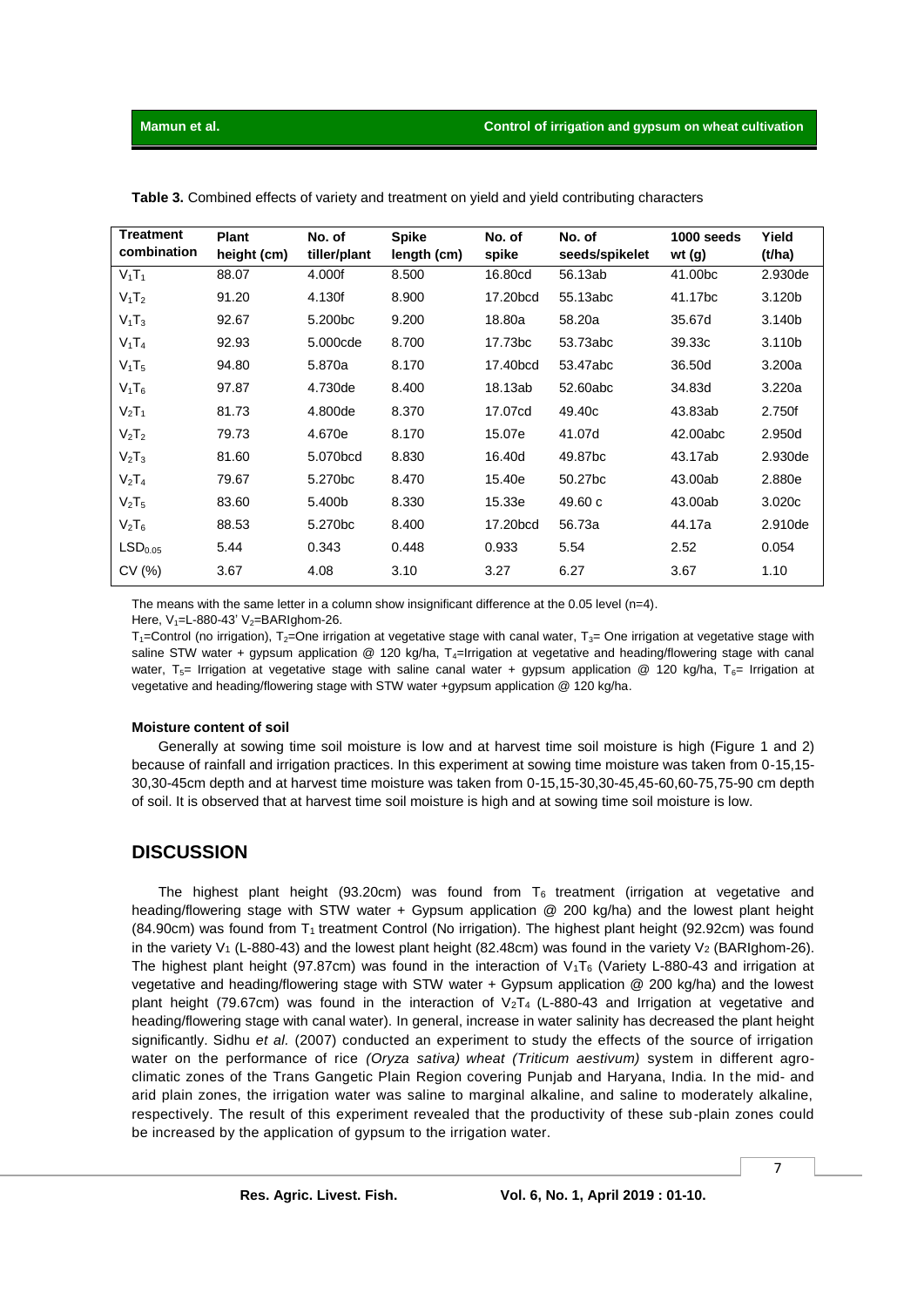

**Figure 1.** Moisture at sowing time



**Figure 2.** Moisture at harvesting time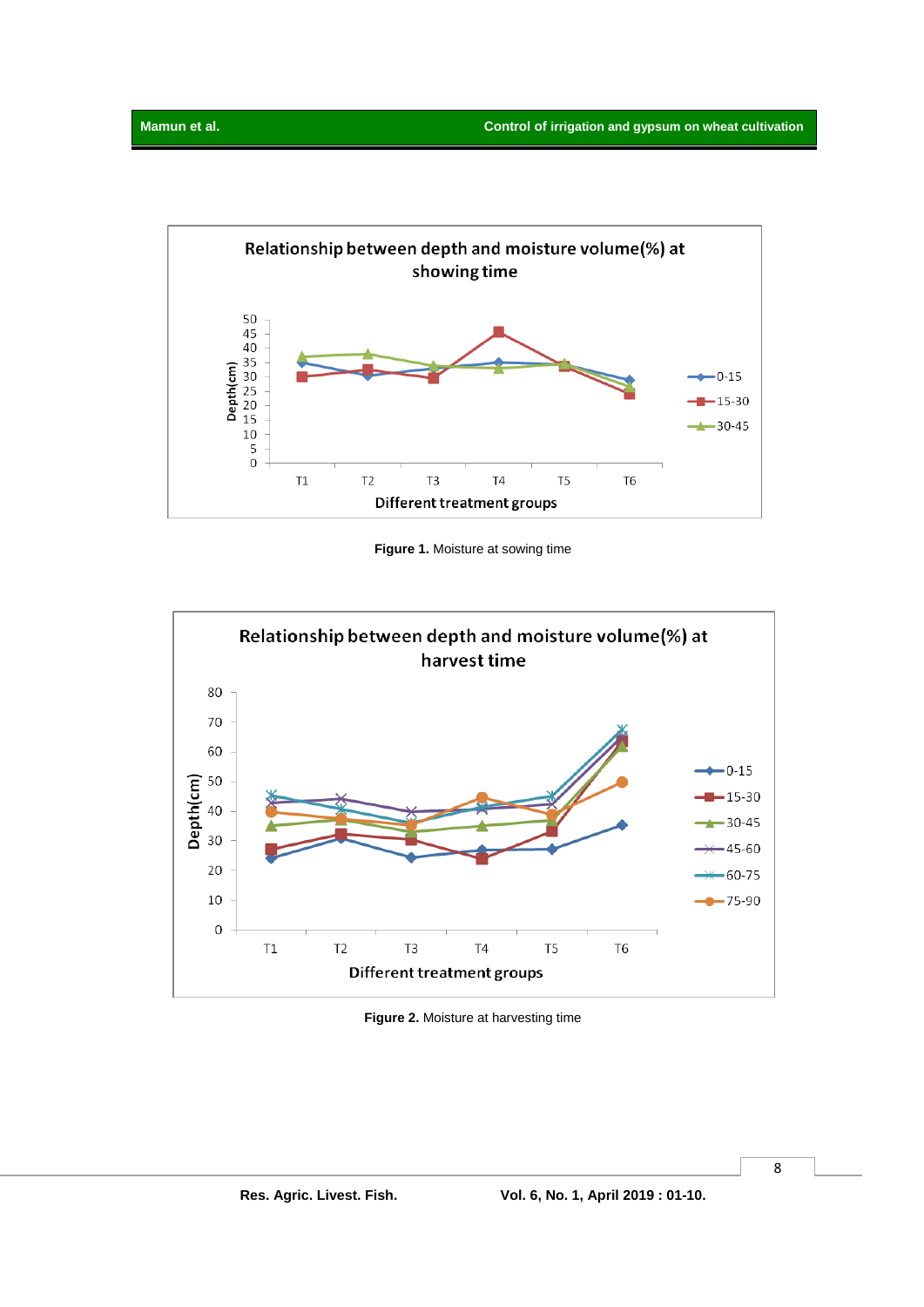The highest number of tiller (5.635) was found in  $T_5$  treatment (Irrigation at vegetative stage with saline canal water + Gypsum application @ 200 Kg/ha) and the lowest number of tiller (4.400) was found in T<sub>2</sub> treatment (One irrigation at vegetative stage with canal water). The highest no. of tiller (5.080) was found in the variety V<sub>2</sub> (BARIghom-26) and the lowest no. of tiller (4.822) was found in the variety V<sub>1</sub> (L-880-43). The highest no. of tiller (5.870) was found in the interaction of V<sub>1</sub>T<sub>5</sub> (Variety L-880-43 and irrigation at vegetative stage with saline canal water + gypsum application @ 200 kg/ha) and the lowest no. of tiller (4.000) was found in the interaction of  $V_1T_1$  (L-880-43 and control means no irrigation). In general, increase in water salinity has decreased the number of effective tiller/hill significantly.

The highest spike length (9.015cm) was found in  $T_3$  treatment (One irrigation at vegetative stage with saline STW water + Gypsum application @ 200Kg/ha) and the lowest spike length (8.250cm) was found in T<sub>5</sub> treatment (irrigation at vegetative stage with saline canal water + Gypsum application @ 200 kg/ha). The highest spike length (8.645cm) was found in the variety  $V_1$  (L-880-43) and the lowest spike length (8.428cm) was found in the variety V<sub>2</sub> (BARIghom-26). The highest spike length (9.200cm) was found in the interaction of V1T3 (L-880-43 and one irrigation at vegetative stage with saline STW water + Gypsum application @ 200 kg/ha) and the lowest spike length (8.170cm) was found the interaction of  $V_2T_2$  (BARIghom-26 and one irrigation at vegetative stage with canal water). In general, increase in water salinity has decreased the spike length significantly. Pillal et al. (1982) has also reported that length of ear was reduced by salt stress.

The highest No. of spike (17.67) was found in  $T_6$  treatment (irrigation at vegetative and heading/flowering stage with STW water + Gypsum application @ 200 kg/ha) and the lowest No. of spike (16.14) was found in T<sub>2</sub> treatment (one irrigation at vegetative stage with canal water). The highest No. of spike (17.68) was found in the variety V<sub>1</sub> (L-880-43) and the lowest No. of spike (16.08) was found in the variety V<sub>2</sub> (BARIghom-26). The highest no. of spike (18.80) was found in the interaction of  $V_1T_3$  (L-880-43 and one irrigation at vegetative stage with saline STW water + Gypsum application @ 200 kg/ha) and the lowest no. of spike (15.07) was found the interaction of  $V_2T_2$  (BARIghom-26 and one irrigation at vegetative stage with canal water). In general, increase in water salinity has decreased the number of spike/hill significantly. Haqqani *et al.* (1984) reported that increase in soil salinity reduces the numbers of spike/hill. Our present result is in agreement with Haqqani et al*.* (1984).

The highest no. of seed/spikelet (54.67) was found in  $T_6$  treatment (irrigation at vegetative and heading/flowering stage with STW water + Gypsum application @ 200kg/ha) and the lowest no. of seed/spikelet (48.10) was found in T<sub>2</sub> treatment (one irrigation at vegetative stage with canal water). The highest no. of seed/spikelet (54.88) was found in the variety V<sub>1</sub> (L-880-43) and the lowest no. of seed/spikelet (49.49) was found in the variety  $V_2$  (BARIghom-26). The highest No. of seed/spikelet (58.20) was found in the interaction of  $V_1T_3$  (L-880-43 and one irrigation at vegetative stage with saline STW water + Gypsum application  $@ 200$  kg/ha) and the lowest No. of seeds/spikelet (41.07) was found the interaction of  $V_2T_2$ (BARIghom-26 and one irrigation at vegetative stage with canal water).

The highest seeds weight (42.42g) was found in  $T_1$  treatment (control means no irrigation) and the lowest seeds weight (39.42g) was found in  $T_3$  treatment (one irrigation at vegetative stage with saline STW water + Gypsum application @ 200kg/ha). The highest seeds weight (43.19g) was found in the variety  $V_2$  (BARIghom-26) and the lowest seeds weight (38.08g) was found in the variety  $V_1$  (L-880-43). The highest seeds weight (44.17g) was found in the interaction of  $V_2T_6$  (BARI ghom-26 and irrigation at vegetative and heading/flowering stage with STW water + Gypsum application @ 200 kg/ha) and the lowest seeds weight (34.83g) was found the interaction of  $V_1T_6$  (L-880-43 and irrigation at vegetative and heading/flowering stage with STW water + Gypsum application @ 200 kg/ha).

The highest yield (3.110 t/ha) was found in  $T<sub>5</sub>$  treatment (irrigation at vegetative stage with saline canal water + Gypsum application @ 200kg/ha) and the lowest yield (2.840 t/ha) was found in  $T_1$  treatment (control means no irrigation). The highest yield  $(3.120 \text{ t/ha})$  was found in the variety  $V_1$  (L-880-43) and the lowest yield  $(2.907t/ha)$  was found in the variety  $V_2$  (BARIghom-26). The highest yield  $(3.220 t/ha)$  was found in the interaction of  $V_1$ T<sub>6</sub> (L-880-43 and irrigation at vegetative and heading/flowering stage with STW water + Gypsum application @ 200 kg/ha) and the lowest yield (2.750 t/ha) was found the interaction of V<sub>2</sub>T<sub>1</sub> (BARI ghom -26 and control means no irrigation). In general, increase in water salinity has decreased the grain yield significantly. Padole et al*.* (1995) stated from a study that the yield of wheat decreased in highly saline soil. The present result also found to be fully consistent with the findings.